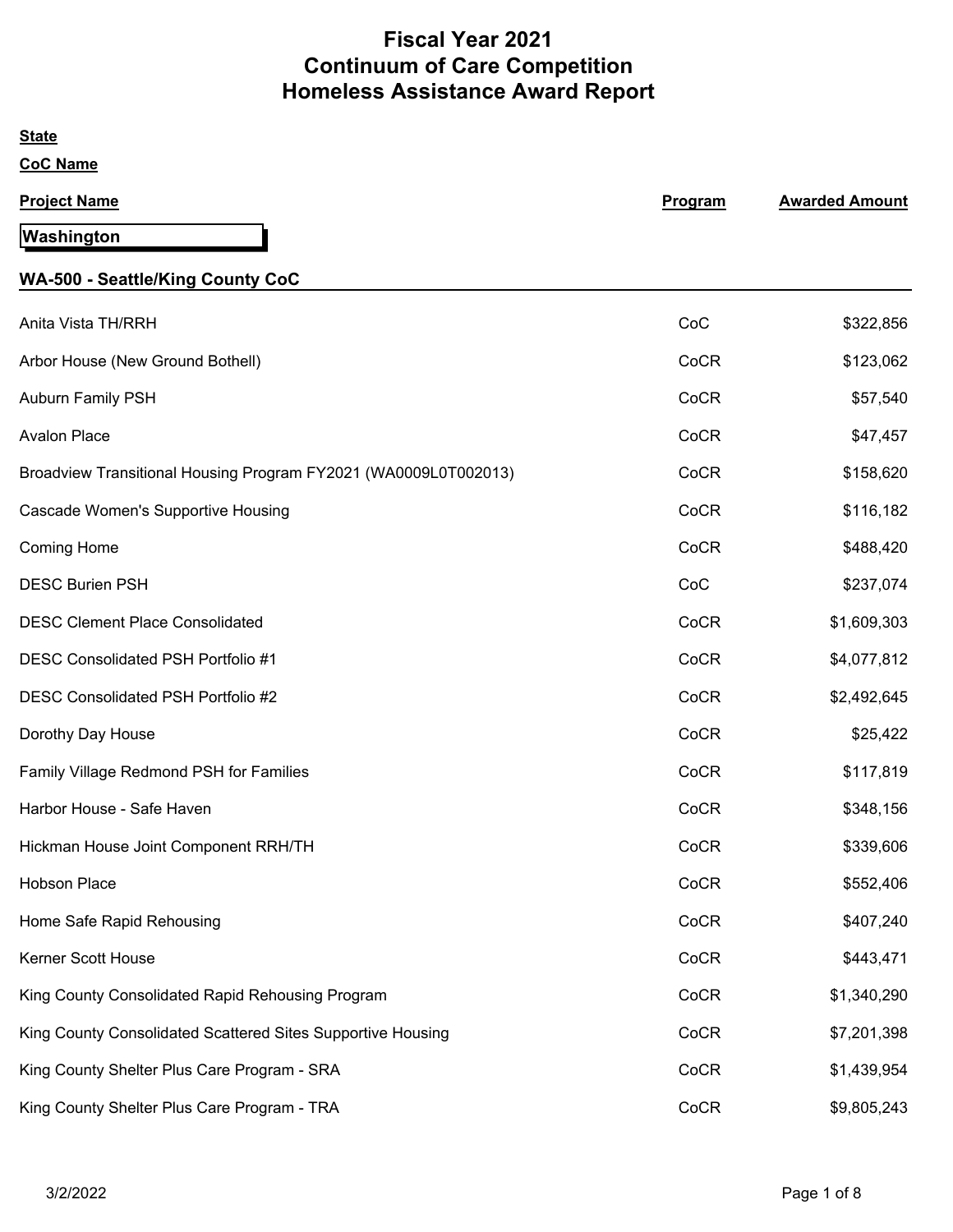| <b>CoC Name</b>                                           |                 |                                    |
|-----------------------------------------------------------|-----------------|------------------------------------|
| <b>Project Name</b><br>Lyon Building                      | Program<br>CoCR | <b>Awarded Amount</b><br>\$524,317 |
| Martin Court                                              | CoCR            | \$105,000                          |
| Mi Casa                                                   | CoCR            | \$64,613                           |
| My Friend's Place TH/RRH                                  | CoCR            | \$396,264                          |
| Noel House at Bakhita Gardens                             | CoCR            | \$220,908                          |
| <b>Nyer Urness</b>                                        | CoCR            | \$690,799                          |
| Ozanam House Consolidated PSH                             | CoCR            | \$439,282                          |
| <b>Patrick Place</b>                                      | CoCR            | \$182,238                          |
| PHG 7th and Cherry                                        | CoCR            | \$265,297                          |
| Rapid Rehousing for Young Adults                          | CoCR            | \$1,587,563                        |
| Ravenna House (WA0046L0T001912)                           | CoCR            | \$151,856                          |
| Regional RRH for DV                                       | CoCR            | \$1,144,557                        |
| Regional RRH for DV Expansion                             | CoCR            | \$1,120,577                        |
| Regional RRH for DV Expansion 2                           | CoC             | \$1,646,986                        |
| <b>Ronald Commons</b>                                     | CoCR            | \$183,530                          |
| Rose of Lima House                                        | CoCR            | \$115,830                          |
| Salvation Army William Booth                              | CoCR            | \$253,988                          |
| Sandpoint Families Supportive Housing                     | CoCR            | \$393,823                          |
| Sandpoint Youth Group Homes                               | CoCR            | \$324,869                          |
| <b>Scattered Site Leasing</b>                             | CoCR            | \$818,722                          |
| Seattle Rapid Rehousing for Families Consolidated Project | CoCR            | \$1,857,485                        |
| Severson Program                                          | CoCR            | \$123,286                          |
| St. Martin's on Westlake                                  | CoCR            | \$197,739                          |
| Straley House (WA0057L0T001912)                           | CoCR            | \$105,602                          |
|                                                           |                 |                                    |

Valley Cities Landing **Cock 221,596** Cock 3221,596

WA-500 CoC Planning \$1,250,000

WA-500 Coordinated Entry **Cock and Structure Cock and Structure Cock and Structure CoCR** 61,872,500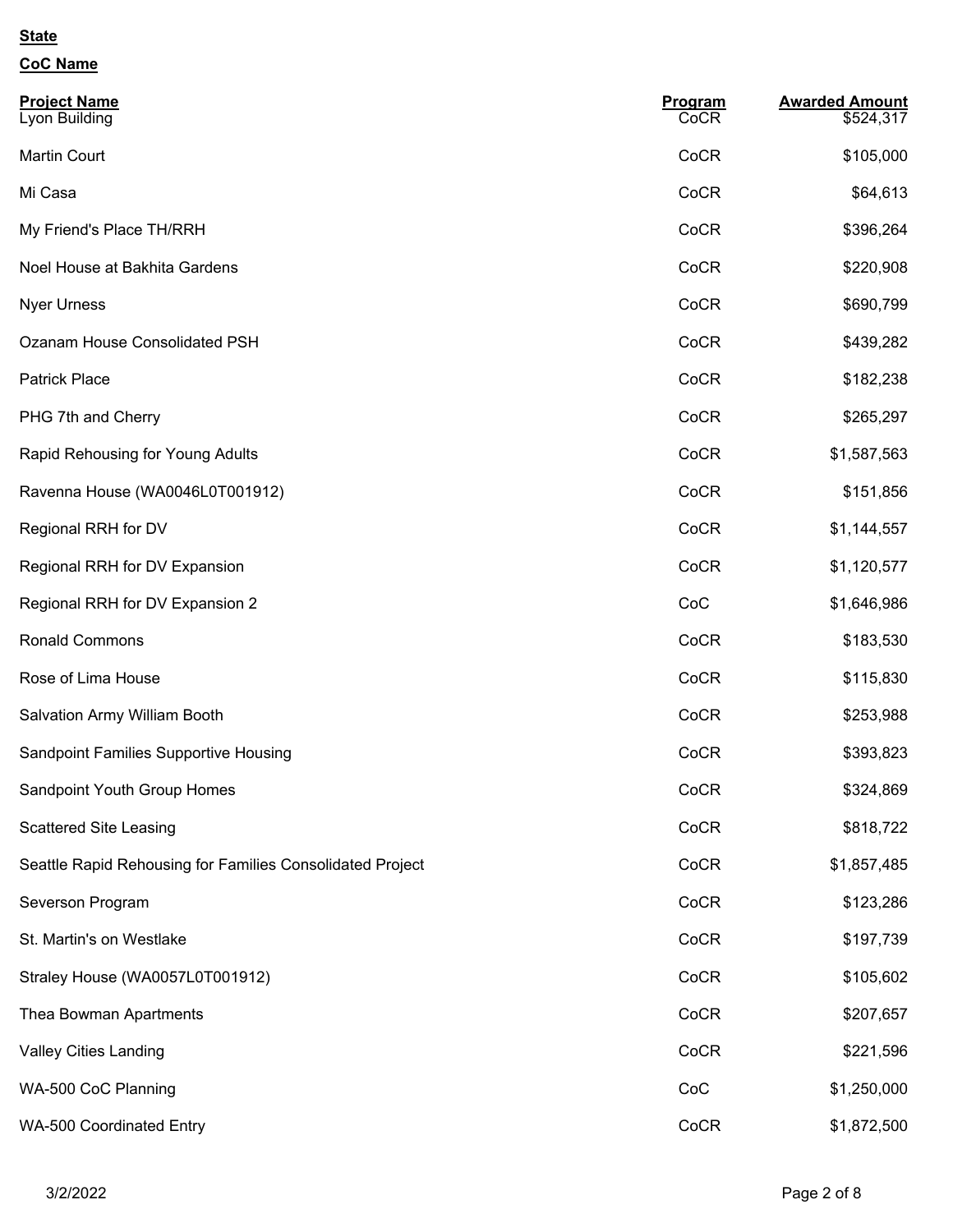## **CoC Name**

| <b>Project Name</b><br>WA-500 Coordinated Entry - DV | Program<br>CoCR | <b>Awarded Amount</b><br>\$173,000 |
|------------------------------------------------------|-----------------|------------------------------------|
| <b>WA-500 HMIS</b>                                   | CoCR            | \$403,714                          |
| WA-500 YHDP - Bridge Housing                         | CoC             | \$1,747,706                        |
| WA-500 YHDP - YET & Nav/Div Consolidated             | CoC             | \$1,194,037                        |
| WA-500 YHDP Behavioral Health Crisis Response        | CoC             | \$96,188                           |
| Watson Manor Transitional Housing                    | CoCR            | \$38,134                           |
| <b>Williams Apartments</b>                           | CoCR            | \$673,870                          |
| <b>YWCA Supportive Housing</b>                       | CoCR            | \$231,080                          |

## **WA-500 Total : \$52,776,589**

## **WA-501 - Washington Balance of State CoC**

| 22 North                                          | CoCR | \$92,664  |
|---------------------------------------------------|------|-----------|
| Arbor Manor                                       | CoCR | \$65,560  |
| Bateman House Project                             | CoCR | \$334,911 |
| Bienestar - PSH                                   | CoCR | \$87,568  |
| <b>Bright Futures Neighborhood</b>                | CoCR | \$244,129 |
| <b>CGHA Shelter Plus Care</b>                     | CoCR | \$62,174  |
| <b>Clallam Families Rapid Re-Housing</b>          | CoCR | \$106,800 |
| <b>Crossroads Permanent Solutions</b>             | CoCR | \$148,999 |
| <b>CSN Rapid Re-housing</b>                       | CoCR | \$297,995 |
| Dorothy Place PSH                                 | CoCR | \$159,588 |
| <b>Drexel House</b>                               | CoCR | \$155,718 |
| <b>FSC Rapid Rehousing</b>                        | CoCR | \$264,226 |
| <b>Futuros Brilliantes - PSH</b>                  | CoCR | \$128,952 |
| Grays Harbor Permanent Supportive Housing Project | CoCR | \$210,348 |
| Home Again DV Bonus Renewal FY2021                | CoCR | \$237,197 |
| Home Choices                                      | CoCR | \$359,800 |
| HomeSafe                                          | CoCR | \$55,279  |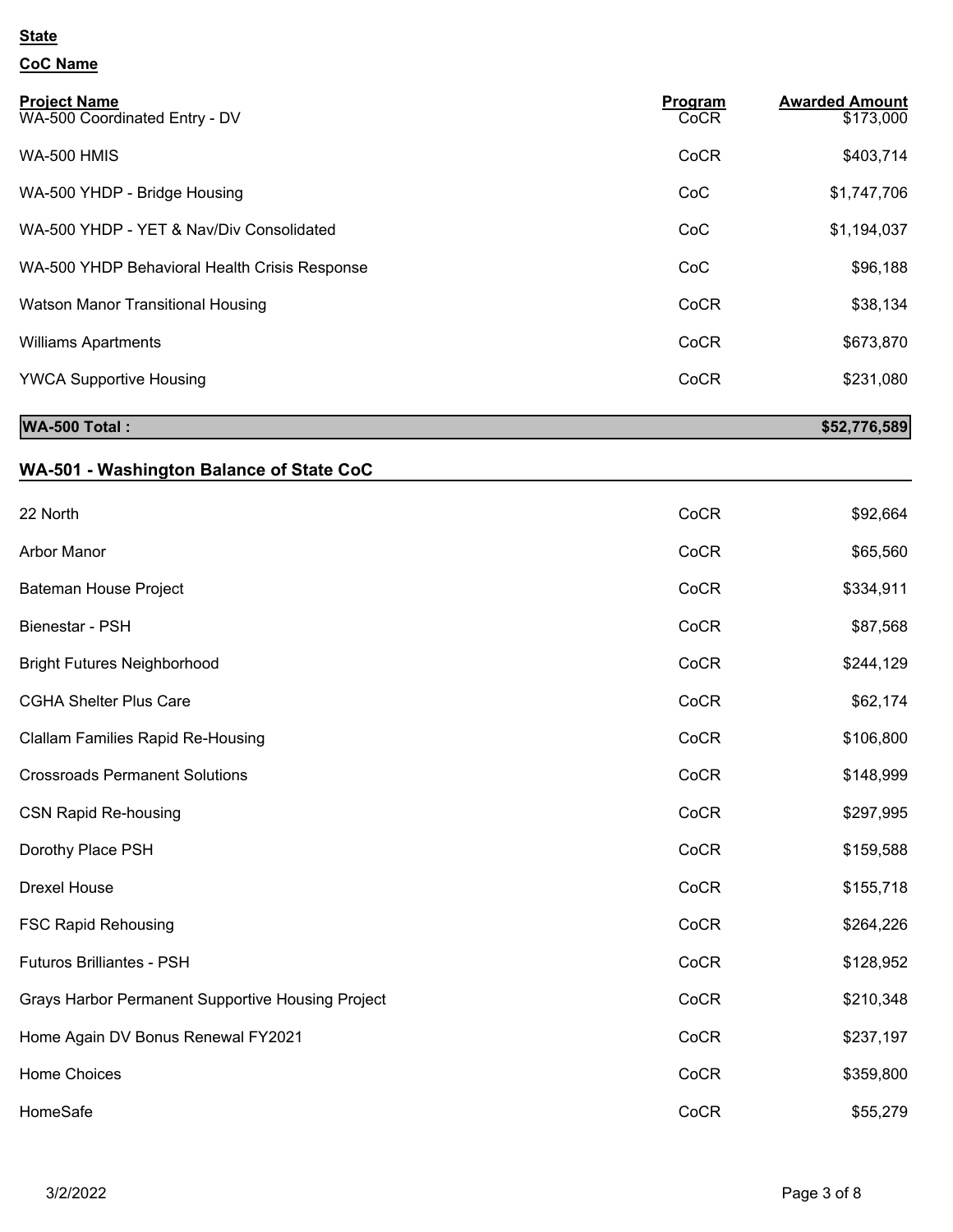## **CoC Name**

| <b>Project Name</b><br>HopeSource Permanent Supportive Housing Project                                 | Program<br>CoC | <b>Awarded Amount</b><br>\$58,997 |
|--------------------------------------------------------------------------------------------------------|----------------|-----------------------------------|
| HopeSource YHDP RRH Replacement Project                                                                | CoC            | \$193,253                         |
| HopeSource YHDP SSO Replacement Project                                                                | CoC            | \$264,772                         |
| HopeSource YHDP TH Replacement Project                                                                 | CoC            | \$147,868                         |
| Housing and Transitional Services (HATS)                                                               | CoCR           | \$133,921                         |
| Housing Resource Center RRH Program                                                                    | CoC            | \$175,011                         |
| <b>Island County Shelter Plus Care</b>                                                                 | CoCR           | \$34,360                          |
| Lewis, Mason, and Thurston County Rapid Rehousing for Survivors                                        | CoC            | \$1,059,811                       |
| Mason County Shelter Transitional Housing Program                                                      | CoCR           | \$98,318                          |
| Next Steps Grays Harbor                                                                                | CoCR           | \$139,721                         |
| Outreach and Drop-in Services YHDP Replacement                                                         | CoC            | \$135,000                         |
| <b>Outreach Services Replacement</b>                                                                   | CoC            | \$100,312                         |
| Over 55 RRH Project                                                                                    | CoC            | \$98,045                          |
| <b>Pacific County Supportive Housing Collaborative</b>                                                 | CoCR           | \$258,267                         |
| Pear Tree Place III                                                                                    | CoCR           | \$52,078                          |
| Permanent Supportive Housing for the Severely Mentally III                                             | CoCR           | \$75,998                          |
| Rapid Rehousing For Survivors of Violence Project                                                      | CoCR           | \$393,148                         |
| Rapid Rehousing for Young Adults with Criminal Justice Involvement YHDP<br>Replacement                 | CoC            | \$166,868                         |
| <b>RISE Transitional Housing</b>                                                                       | CoCR           | \$151,564                         |
| <b>Shelter Plus Care</b>                                                                               | CoCR           | \$122,643                         |
| <b>Shelter Plus Care Tenant Based</b>                                                                  | CoCR           | \$1,667,053                       |
| Sisyphus II Housing Project-Agape Unlimied CoC Program-PSH-Sponsor Base Rental<br>Assistance (PSH SRA) | CoCR           | \$285,794                         |
| Skagit County Transitional Living Program; Step Up                                                     | CoCR           | \$261,787                         |
| <b>Skagit Family Development</b>                                                                       | CoCR           | \$61,335                          |
| <b>Skagit Housing Solutions</b>                                                                        | CoCR           | \$100,483                         |
| Sommerset                                                                                              | CoCR           | \$59,185                          |
| <b>SunBelt Apartments</b>                                                                              | CoCR           | \$154,799                         |
| Supportive Services for Unaccompanied Youth YHDP Replacement                                           | CoC            | \$44,406                          |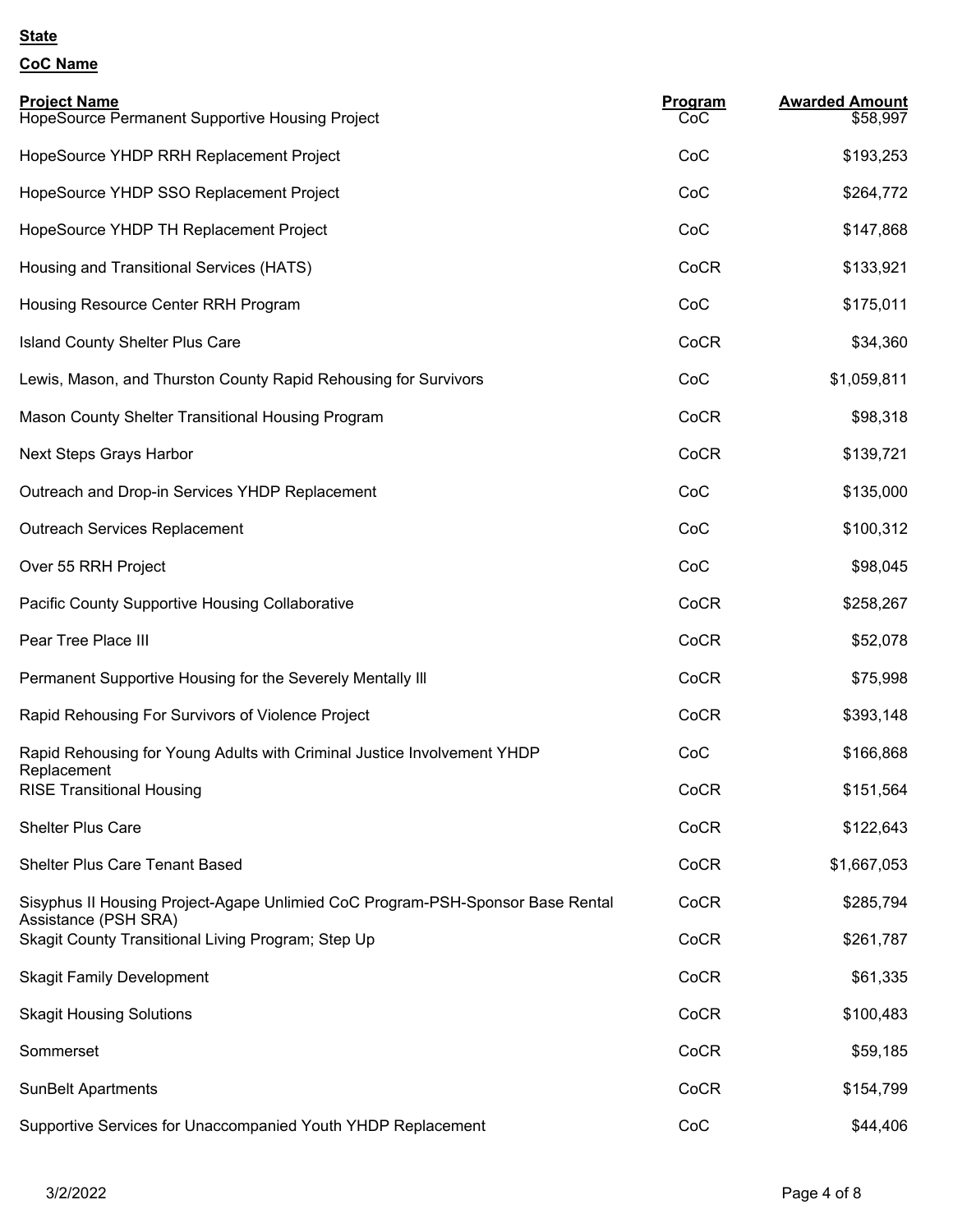**CoC Name**

| <b>Project Name</b><br>The Next Step                      | Program<br><b>CoCR</b> | <b>Awarded Amount</b><br>\$316,800 |
|-----------------------------------------------------------|------------------------|------------------------------------|
| The Shove House                                           | CoCR                   | \$75,071                           |
| Transitional Housing - Permanent Housing/Rapid Re-Housing | CoCR                   | \$409,945                          |
| Turning Point Rapid Re-Housing Program                    | CoCR                   | \$141,205                          |
| WA-501 CoC Planning Application FY 2021                   | CoC                    | \$347,958                          |
| Washington State Rural Continuum of Care HMIS             | CoCR                   | \$143,082                          |
| <b>Whatcom Community Leasing</b>                          | CoCR                   | \$496,804                          |
| <b>Whatcom Rapid Rehousing</b>                            | CoCR                   | \$258,490                          |
| YES Mobile Services YHDP Replacement                      | CoC                    | \$84,485                           |
| <b>YHDP Coastal Cap RRH</b>                               | CoC                    | \$118,187                          |
| <b>YHDP Commerce RRH Replacement</b>                      | CoC                    | \$379,783                          |
| YHDP Commerce SSO Replacement                             | CoC                    | \$180,000                          |
| YHDP Commerce Whitman CAP SSO Replacement                 | CoC                    | \$28,329                           |
| <b>YHDP Joint Component Program</b>                       | CoC                    | \$228,263                          |
| YHDP New Hope RRH Replacement                             | CoC                    | \$103,877                          |
| YHDP Serenity House SSO Replacement                       | CoC                    | \$113,515                          |
| YHDP Youth Solutions SSO Replacement                      | CoC                    | \$28,365                           |
| <b>YNHS HealthyHousing Consolidated</b>                   | CoCR                   | \$130,414                          |
| Young Adult Rapid Rehousing                               | CoCR                   | \$129,886                          |
| Youth Exceeding Limitations Program (YELP) Replacement    | CoC                    | \$100,000                          |

## **MA-501 Total :** \$13,321,164

| WA-502 - Spokane City & County CoC |  |
|------------------------------------|--|

| Catholic Charities PSH Support Rent FY 2021 | CoC  | \$204,154 |
|---------------------------------------------|------|-----------|
| City of Spokane CoC Planning FY 2021        | CoC  | \$110,494 |
| City of Spokane UFA Costs FY 2021           | CoC  | \$110,494 |
| VOA PSH Scattered Sites FY 2021             | CoC  | \$206,648 |
| WA0109 Catholic Charities SMS TH FY 2021    | CoCR | \$67,755  |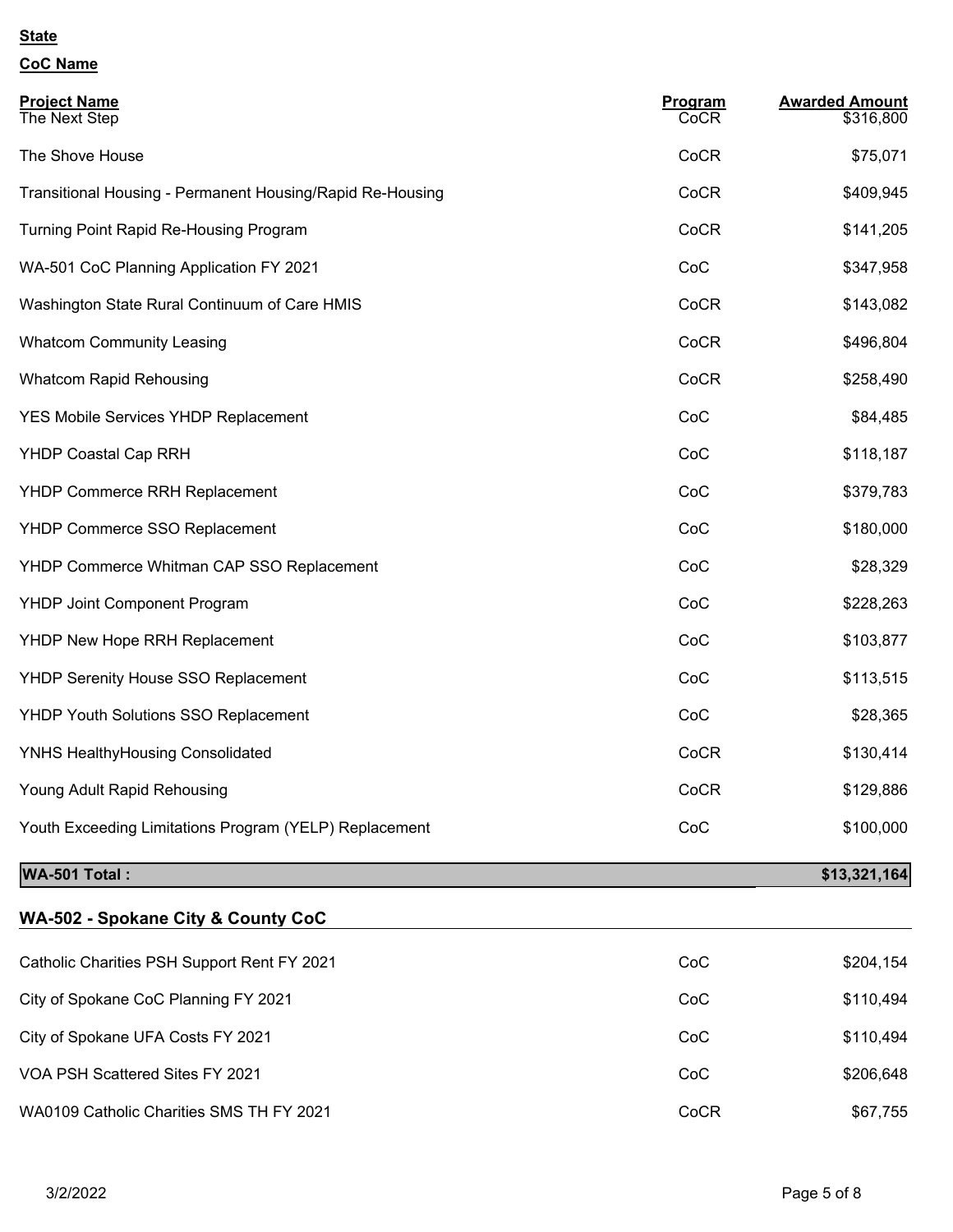# **CoC Name**

| <b>Project Name</b><br>WA0111 VOA PSH Off Site FY 2021                               | Program<br>CoCR | <b>Awarded Amount</b><br>\$316,746 |
|--------------------------------------------------------------------------------------|-----------------|------------------------------------|
| WA0126 VOA Alexandria's House FY 2021                                                | CoCR            | \$76,201                           |
| WA0128 VOA Hope House FY 2021                                                        | CoCR            | \$58,495                           |
| WA0129 VOA Off-Site PSH FY 2021                                                      | CoCR            | \$322,964                          |
| WA0130 VOA Samaritan 05-06 FY 2021                                                   | CoCR            | \$229,046                          |
| WA0218 VOA Samaritan III FY 2021                                                     | CoCR            | \$145,958                          |
| WA0288 Catholic Charities RRH for Families Consolidation FY 2021                     | CoCR            | \$479,759                          |
| WA0329 City of Spokane HMIS Project FY 2021                                          | CoCR            | \$197,468                          |
| WA0330 SNAP Singles Homeless Coordinated Assessment (SHCA) FY 2021                   | CoCR            | \$77,345                           |
| WA0331 SNAP RRH for Households without Children FY 2021                              | CoCR            | \$187,576                          |
| WA0353 YWCA RRH for DV Survivors for Households with Children FY 2021                | CoCR            | \$330,899                          |
| WA0373 Catholic Charities Homeless Families Coordinated Assessment (HFCA) FY<br>2021 | CoCR            | \$249,018                          |
| WA0374 Catholic Charities PSH Consolidation FY 2021                                  | CoCR            | \$219,869                          |
| WA0418 Catholic Charities PSH II FY 2021                                             | CoCR            | \$226,746                          |
| WA0420 YWCA RRH for Survivors of DV FY 2021                                          | CoCR            | \$333,068                          |
| WA0457 VOA Hope House 2.0 PSH FY 2021                                                | CoCR            | \$183,156                          |
| WA-502 Total:                                                                        |                 | \$4,333,859                        |

### **WA-503 - Tacoma, Lakewood/Pierce County CoC**

| A Place for Us Too                     | CoCR | \$217,589 |
|----------------------------------------|------|-----------|
| CoC Planning Project Application 2021  | CoC  | \$153,191 |
| <b>Collaborative Housing Expansion</b> | CoCR | \$925,940 |
| Discover Independence                  | CoCR | \$411,546 |
| Discover Independence- Expansion       | CoCR | \$258,431 |
| <b>Hilltop Lofts</b>                   | CoC  | \$280,849 |
| <b>Housing First</b>                   | CoCR | \$643,906 |
| Independence Housing Opportunity       | CoCR | \$41,204  |
| <b>Nativity House Apartments</b>       | CoCR | \$177,665 |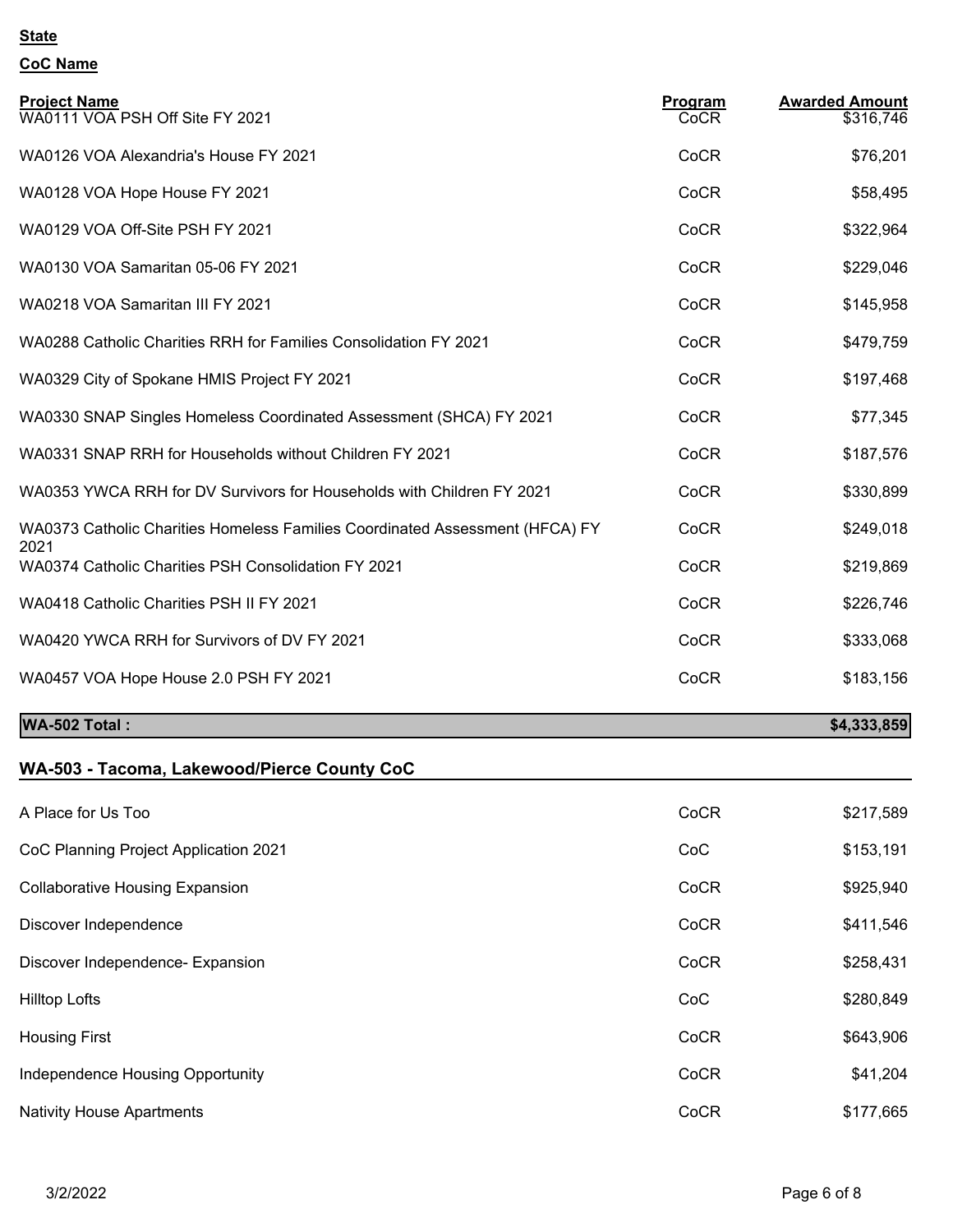# **CoC Name**

| <b>Project Name</b><br>Pathway Home        | Program<br>CoCR | <b>Awarded Amount</b><br>\$176,445 |
|--------------------------------------------|-----------------|------------------------------------|
| Pierce County HMIS Project                 | CoCR            | \$63,261                           |
| Safe Choices Expansion                     | CoCR            | \$398,954                          |
| <b>SCH Sponsor Based Rental Assistance</b> | CoCR            | \$224,213                          |
| <b>Spanaway Commons</b>                    | CoCR            | \$114,665                          |
| Vadis - Homeless Services                  | CoC             | \$86,768                           |

## **WA-503 Total : \$4,174,627**

## **WA-504 - Everett/Snohomish County CoC**

| Beachwood North                                         | CoCR | \$40,082  |
|---------------------------------------------------------|------|-----------|
| <b>CCS Everett Safe Streets Supportive Housing</b>      | CoCR | \$439,072 |
| <b>CCS Home Connection</b>                              | CoCR | \$575,132 |
| CCS Homeless Families, Home at Last                     | CoCR | \$267,799 |
| <b>CCS Journey Home</b>                                 | CoCR | \$424,181 |
| <b>CCS Meadowdale</b>                                   | CoCR | \$243,789 |
| <b>CCS The Road Home</b>                                | CoCR | \$381,984 |
| <b>CCS Veterans Permanent Housing</b>                   | CoCR | \$130,248 |
| <b>Community Rapid Rehousing</b>                        | CoC  | \$237,622 |
| <b>Coordinated Entry</b>                                | CoCR | \$136,855 |
| Domestic Violence Rapid Rehousing                       | CoCR | \$170,551 |
| Domestic Violence Rapid Rehousing Non-CoC Expansion     | CoCR | \$297,201 |
| DV Joint Transitional Housing-Rapid Rehousing           | CoCR | \$262,419 |
| <b>HMIS Lead</b>                                        | CoCR | \$212,216 |
| Homeless Youth Rapid Rehousing                          | CoCR | \$126,517 |
| Housing Hope Village (PSH)                              | CoCR | \$153,774 |
| Interfaith Rapid Rehousing                              | CoCR | \$292,295 |
| Long Term Leasing for the Chronically Homeless Disabled | CoCR | \$382,152 |
| Long Term Leasing for the Disabled                      | CoCR | \$343,547 |